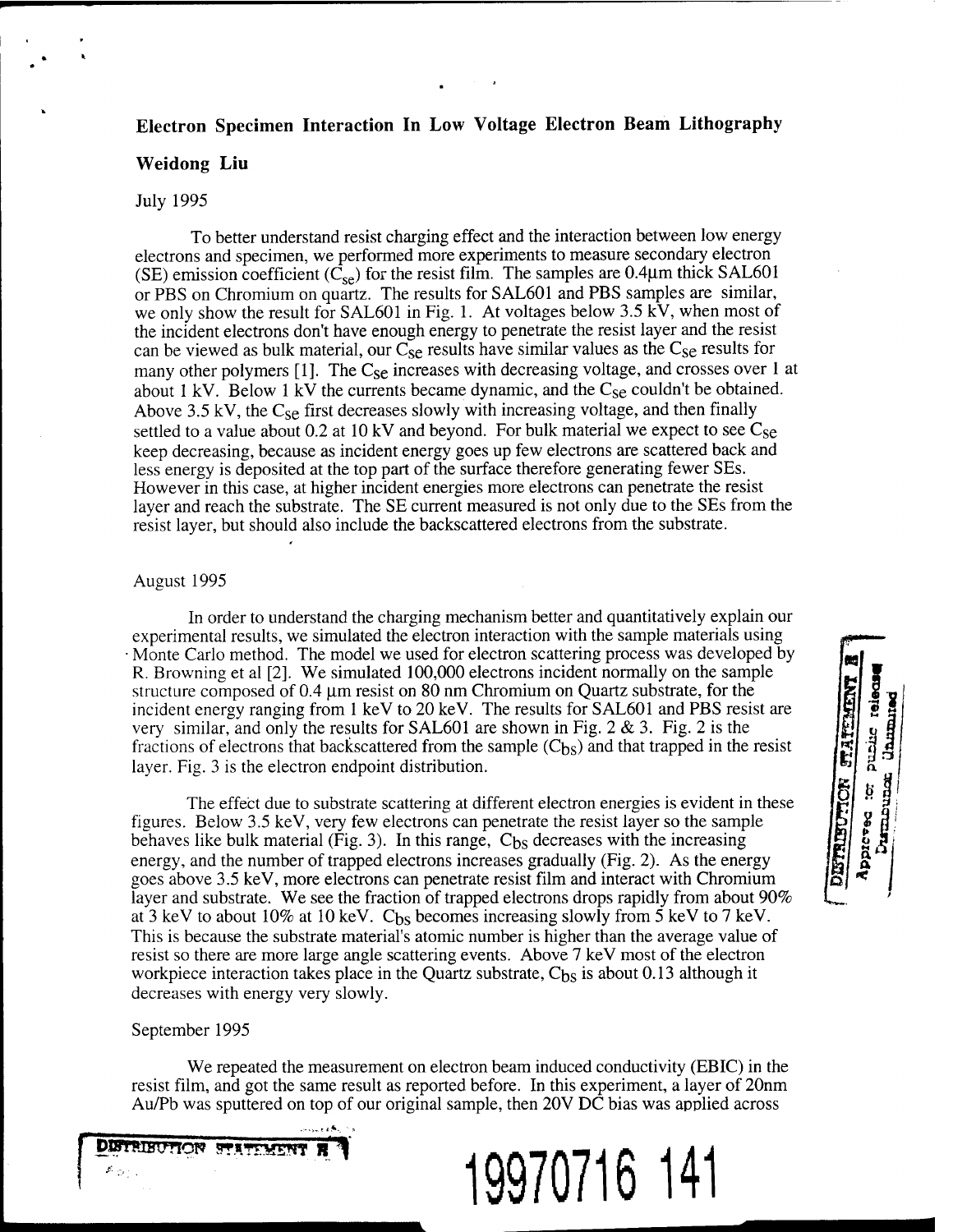

#### DEPARTMENT OF THE NAVY OFFICE OF NAVAL RESEARCH SEATTLE REGIONAL OFFICE 1107 NE 45TH STREET. SUITE 350 SEATTLE WA 98105-4631 IN REPLY REFER TO:

4330 ONR 247 11 Jul 97

- From: Director, Office of Naval Research, Seattle Regional Office, 1107 NE 45th St., Suite 350, Seattle, WA 98105
- To: Defense Technical Center, Atta: P. Mawby, 8725 John J. Kingman Rd., Suite 0944, Ft. Belvoir,VA 22060-6218

Subj: RETURNED GRANTEE/CONTRACTOR TECHNICAL REPORTS

1. This confirms our conversations of 27 Feb 97 and <sup>11</sup> Jul 97. Enclosed are a number of technical reports which were returned to our agency for lack of clear distribution availability statement. This confirms that all reports are unclassified and are "APPROVED FOR PUBLIC RELEASE" with no restrictions.

2. Please contact me if you require additional information. My e-mail is *silverr@onr.navy.mil* and my phone is (206) 625-3196.

*//* **<sup>7</sup>** ROBERT J. SILVERMAN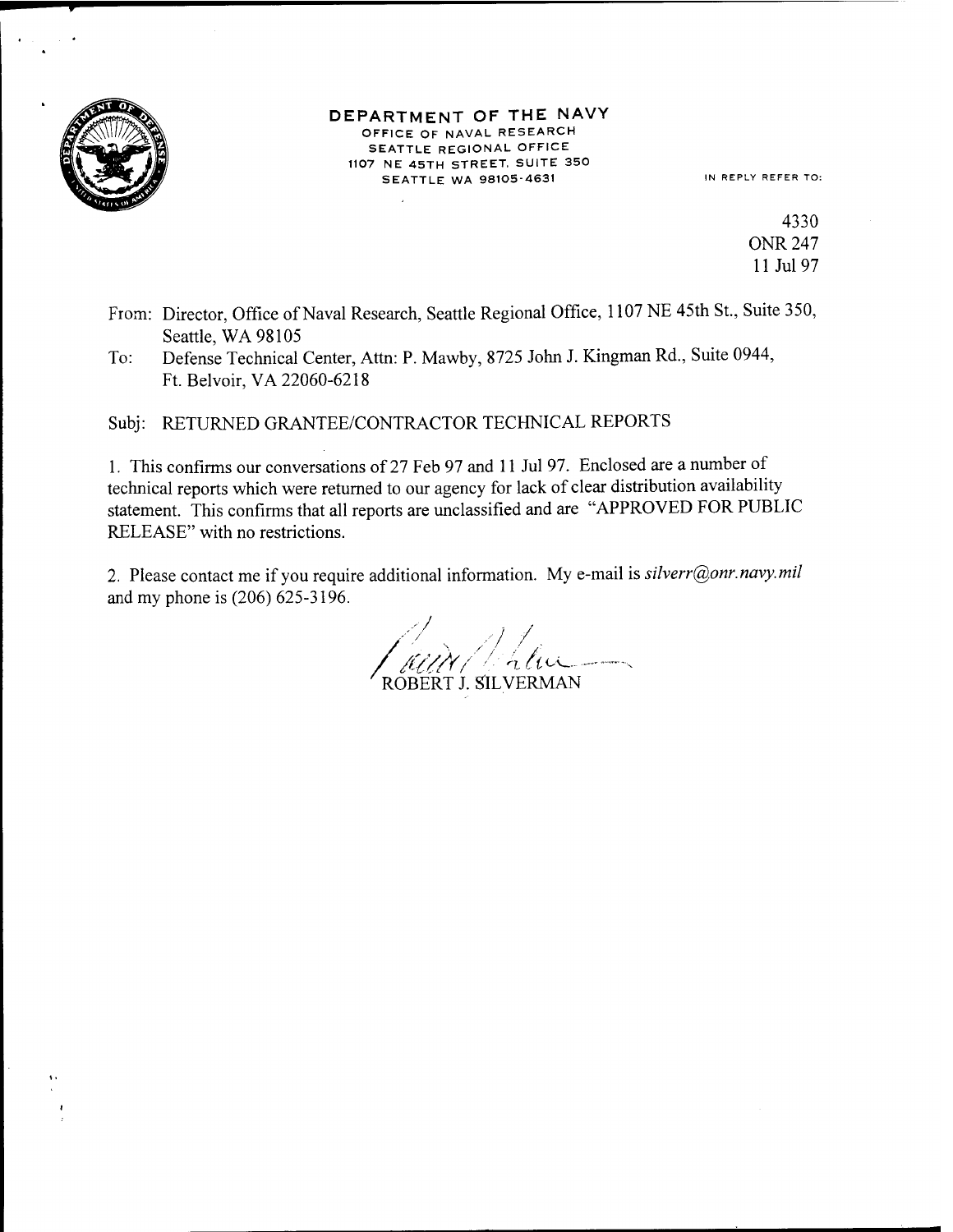the resist film during electron irradiation. Beam induced current was a small fraction of the primary current, and it increases as the electron energy is lowered. This means at steady state the charge rearrangement effect is insufficient to eliminate the surface potential.

Then the positive surface potential observed at higher beam energy and thinner resist [3] can be explained as the following. The surface potential results from two populations of charges, the negative charge of trapped primary electrons in the resist film and its image charges, and the positive charge due to secondary electrons escaping from the top 10-20 nm (estimated 'escape depth'). In thinner resists or with higher primary energies a greater fraction of the primary electrons reaches the conducting substrate thus leaving a smaller fraction trapped in the resist film. Therefore the first component becomes smaller, and the net surface potential can be positive. Using our results at 10 keV, we see the secondary electron emission coefficient  $(C_{se})$  is about 0.21 (Fig. 1) and the fraction of backscattered incident electrons  $(C_{bs})$  only accounted for 0.13 of it (Fig. 2). The rest of the electrons coming out of the surface must be the secondary charges generated by either the primary electrons or the backscattered electrons in the resist. When they escape, there should be equal amount of positive charges left in the resist. Although the amount (0.08 of total incident electrons) is about the same as the trapped primary charges ( $\sim 0.08$  in Fig. 2), the positive charges have positions closer to the surface than the trapped electrons. Therefore the surface potential should be positive (even taking into account the image charges due to the conductive substrate). As the energy becomes larger than 10 keV,  $C_{\text{SE}}$ and  $C_{bs}$  (Fig. 1&2) change very slowly, while the trapped electron becomes even fewer and closer to the substrate (Fig. 2&3). So we should expect to see a slowly increasing positive surface potential with increasing primary energy, consistent with our earlier experiment result.

We are developing a model to simulate secondary electron generation and emission for resist materials. This will allow us to use Monte Carlo simulation and Cse measurement data to quantitatively predict resist charging under a wide range of exposure conditions.

#### October 1995

### **Miniature low voltage electron beam system with compact SE detector**

Our objective in this new project is to design and test a miniature electron beam column which has small probe size and low landing energy and a compact secondary electron detector that can be incorporated inside the micro-column for microscopy applications. In our current design, the objective lens comprises a micro-einzel lens followed by a retarding electrode just upstream of the sample, see Fig. 4. The testing setup is shown in the same figure. The electrodes were made of stainless steel sheets and the spacers are ceramic sheets. Primary electron optics simulation results show that the retarding aperture thickness is critical to the beam aberrations.

- <sup>1</sup> R. Browning and R. F. Pease et al, J. Appl. Phys. 76(4), 2016 (1994).
- 2 D. C. Joy and S. Lou, Scanning 11, 176 (1989).
- 3 W. Liu, J. Ingino, and R. F. Pease, J. Vac. Sei. Technol. B 13(5), (1995).

DTIC QUALITY INSPECTED 2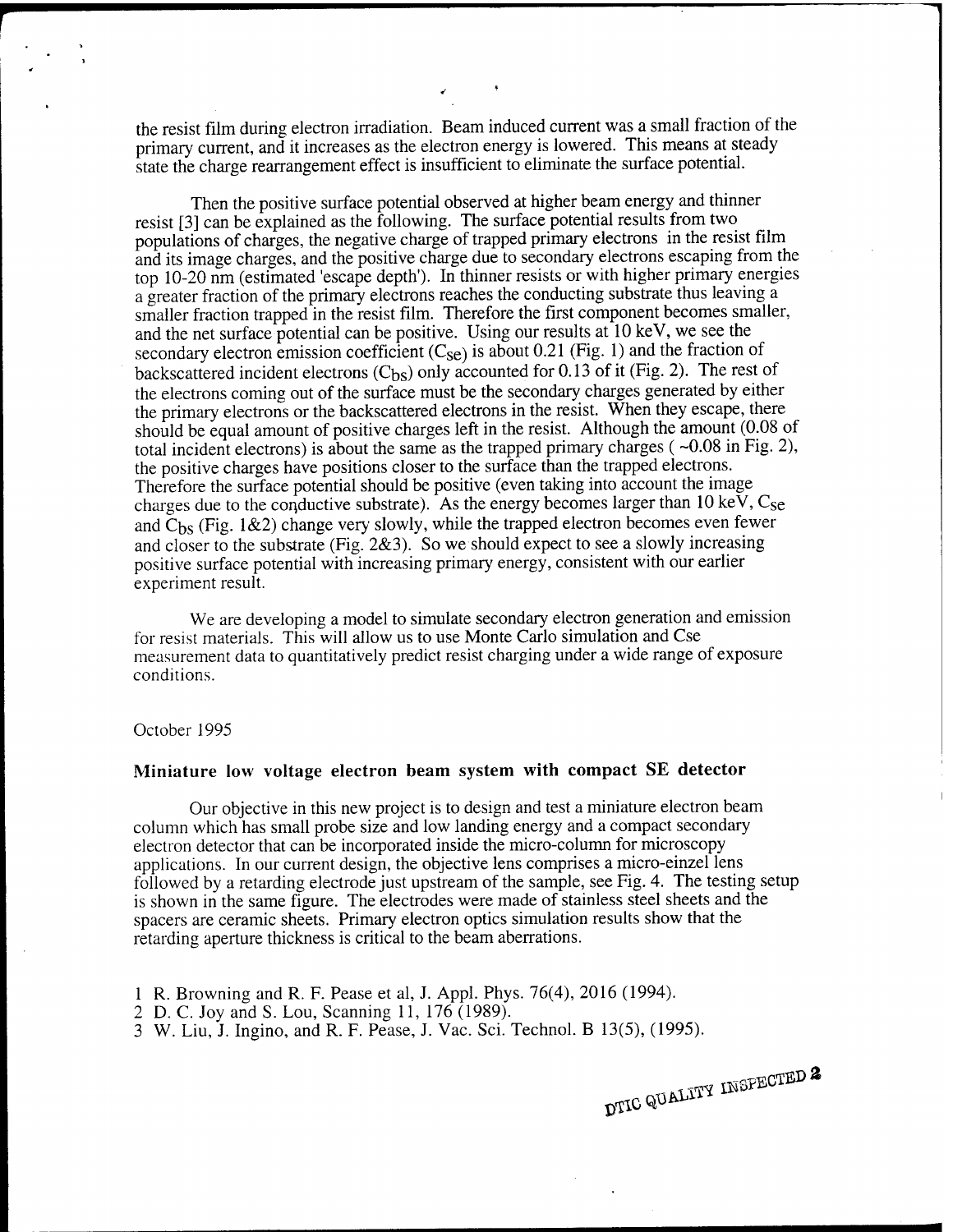

Fig. 1. Second electron emission coefficient.<br>The sample is SAL601 0.4µm thin resist on Cr on quartz.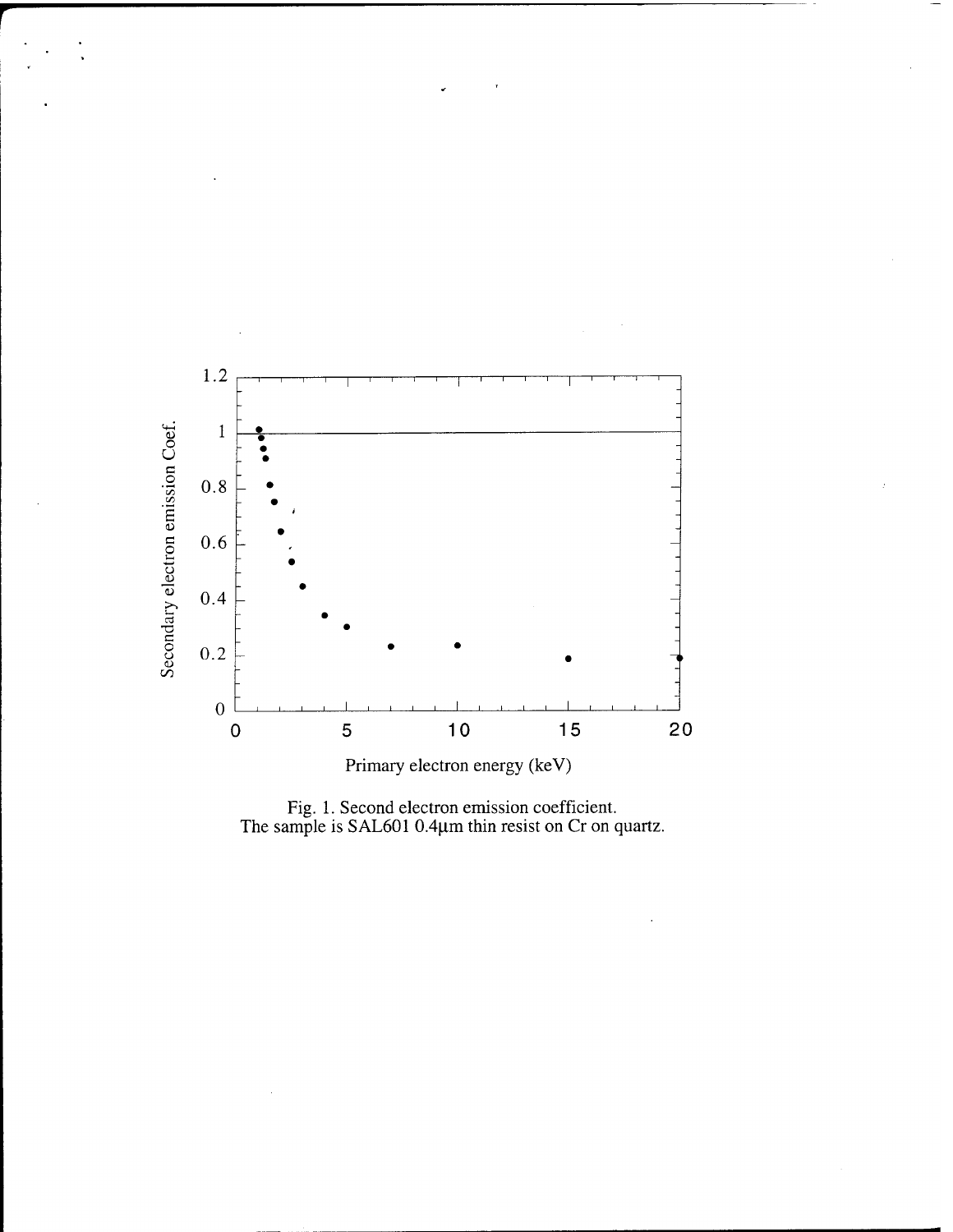

Fig. 2. Monte Carlo simulation of electrons backscattered and trapped in resist.<br>The sample is 0.4 $\mu$ m resist on 80nm Cr on quartz substrate.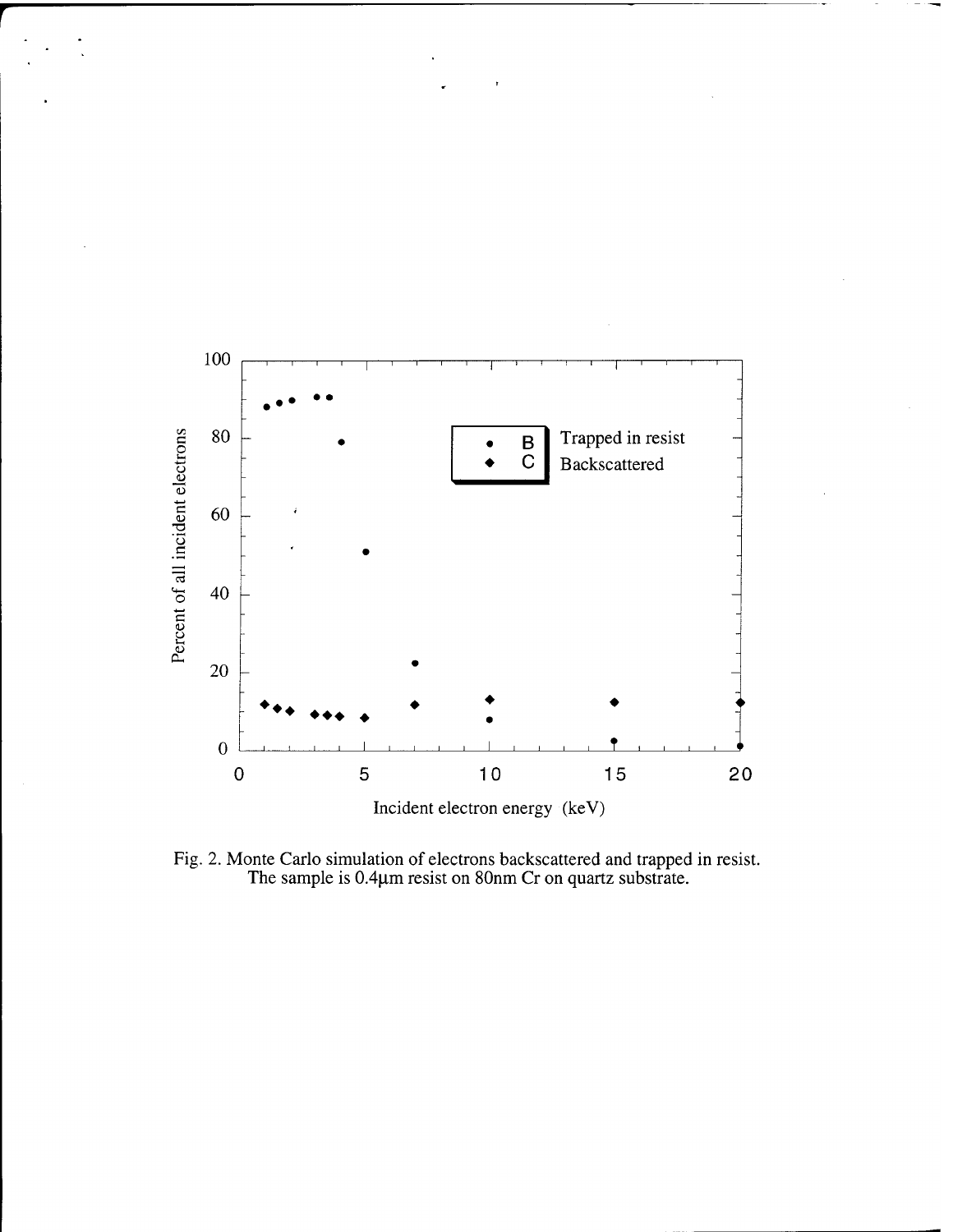

Fig. 9. Monte Carlo simulation of electrons endpoint distribution in resist. The sample is 0.4  $\mu$ m SAL601 on Cr on quartz substrate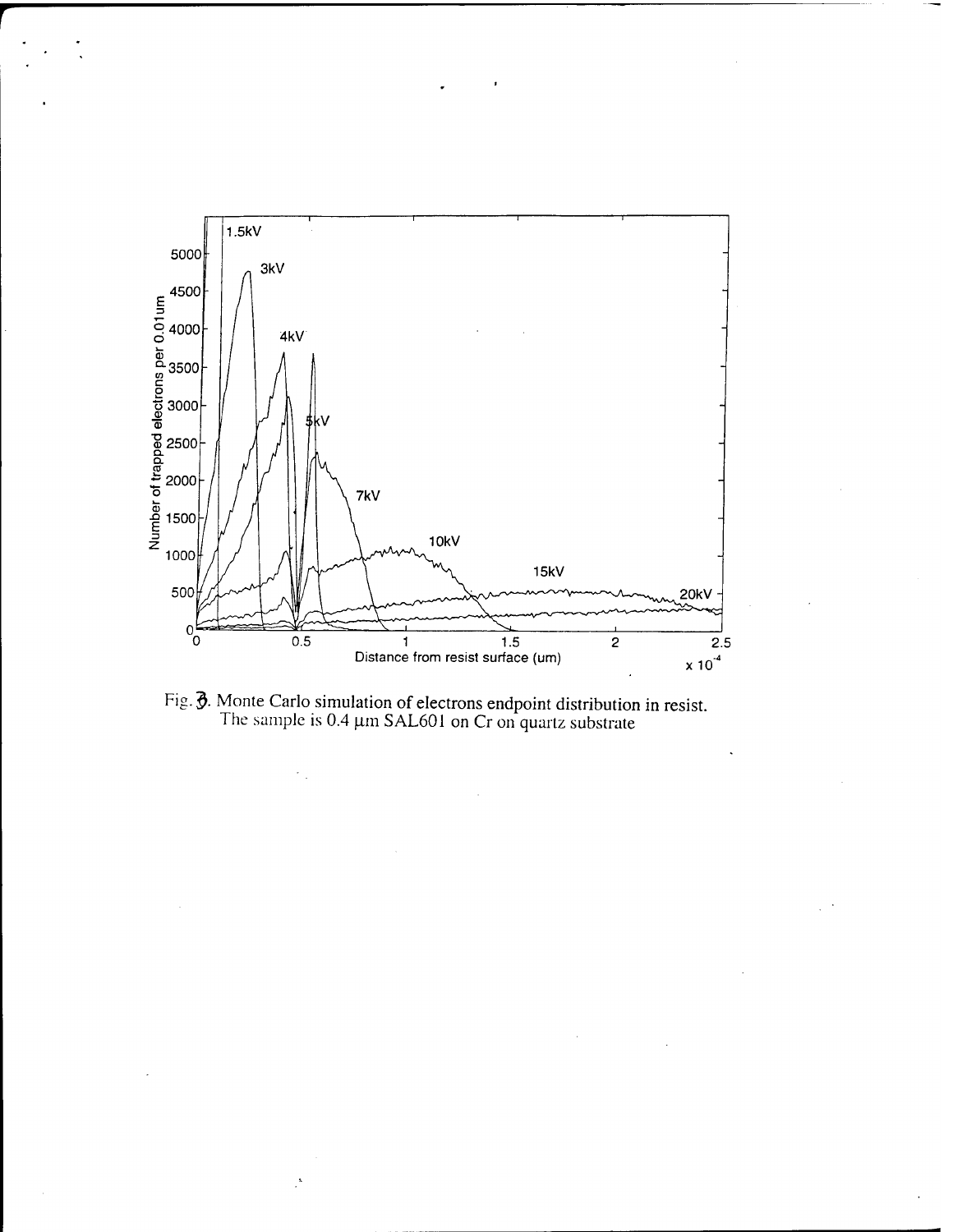

**r**

Fig. 4. Miniature electron optics system testing arrangement



Fig. 4. Objective lens of miniature electron beam system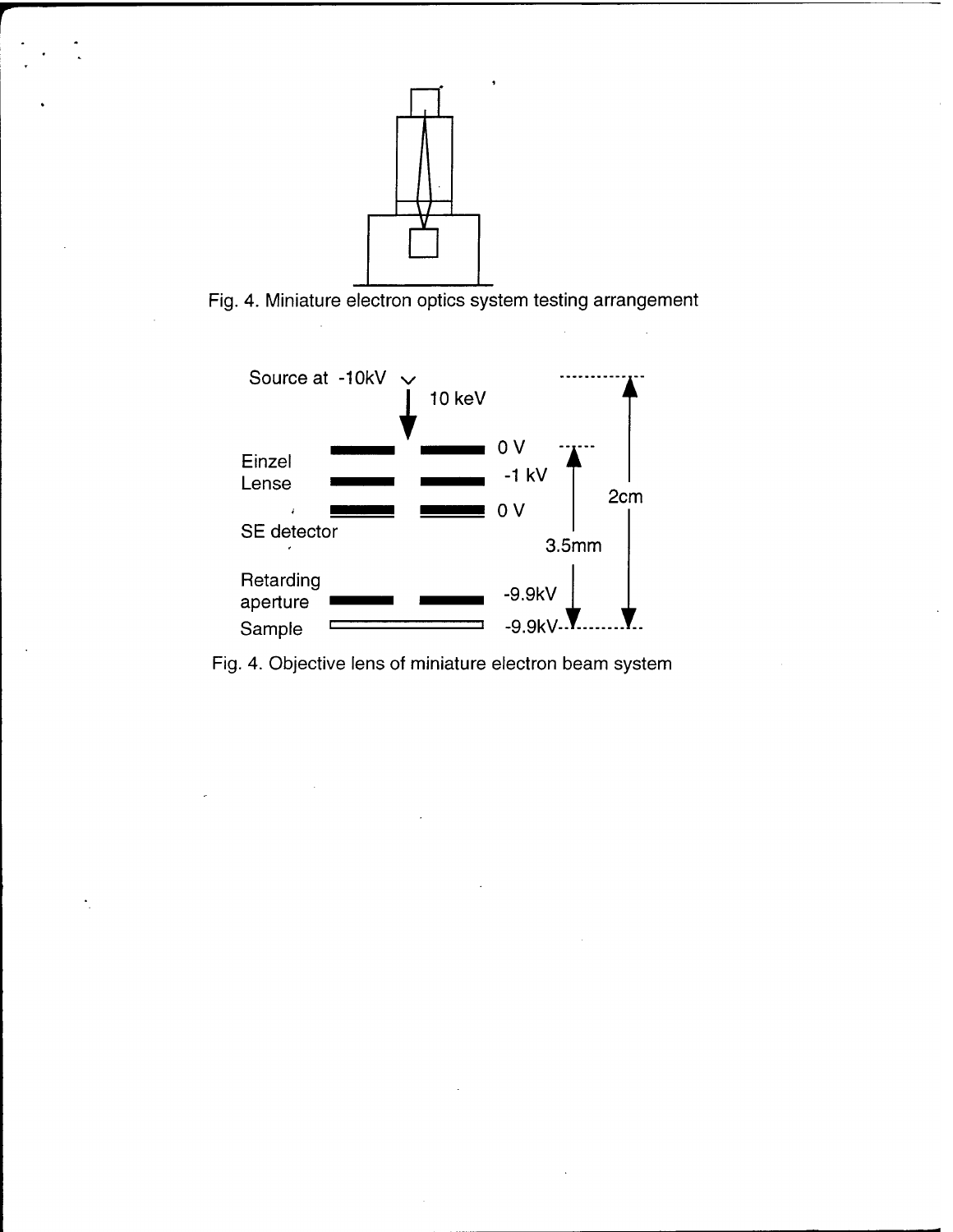# **Monthly Reports for ARPA**

# **James E. Schneider**

## *July:*

The bulk of the month was spent in design work for the ultrahigh vacuum (UHV) multipurpose activation chamber, electron gun, and analysis chamber for the investigation of negative electron affinity (NEA) photocathodes. A great deal of effort was devoted to planning and general design work necessary to make the proposed equipment versatile. The analysis chamber reached its final design stage, and the design was sent out to be machined. Additional conceptual design took place for the activation chamber. The SPIE conference took place this month, during which the first disclosure of the results of the sealed-tube cathode work was made.

#### *August:*

A significant portion of the month was devoted to understanding activation procedures reported in the literature in preparation for the design of the activation chamber. In the middle part of the month, the activation chamber design was finished and sent out to be machined. Time was also spent in tasks relating to ordering of necessary equipment, and specifying a number of custom pieces of equipment necessary for the project. In particular, the custom light optics equipment was designed in accordance with the concept of small emission spot size through diffraction limited imaging.

### *September:*

Further work was done in the design of other parts of the UHV system, including the electron gun itself, the load lock, and the UHV manipulation stages necessary in order integrate the system. The differential pumping scheme for the electron optics column was finalized, as was the basic structure of the electron optics. Additional time was spent in understanding more detailed theoretical aspects of negative electron affinity itself. The submitted abstract for the 1995 IEEE Electron Devices Meeting was accepted.

### *October:*

The final design for the bulk of the UHV system was frozen, and the remaining necessary equipment was purchased. Some time was spent in the testing and evaluation of equipment already received, in anticipation of the arrival of critical system components in November. Electron optics simulations of the proposed design alternatives for the electron beam column were begun.